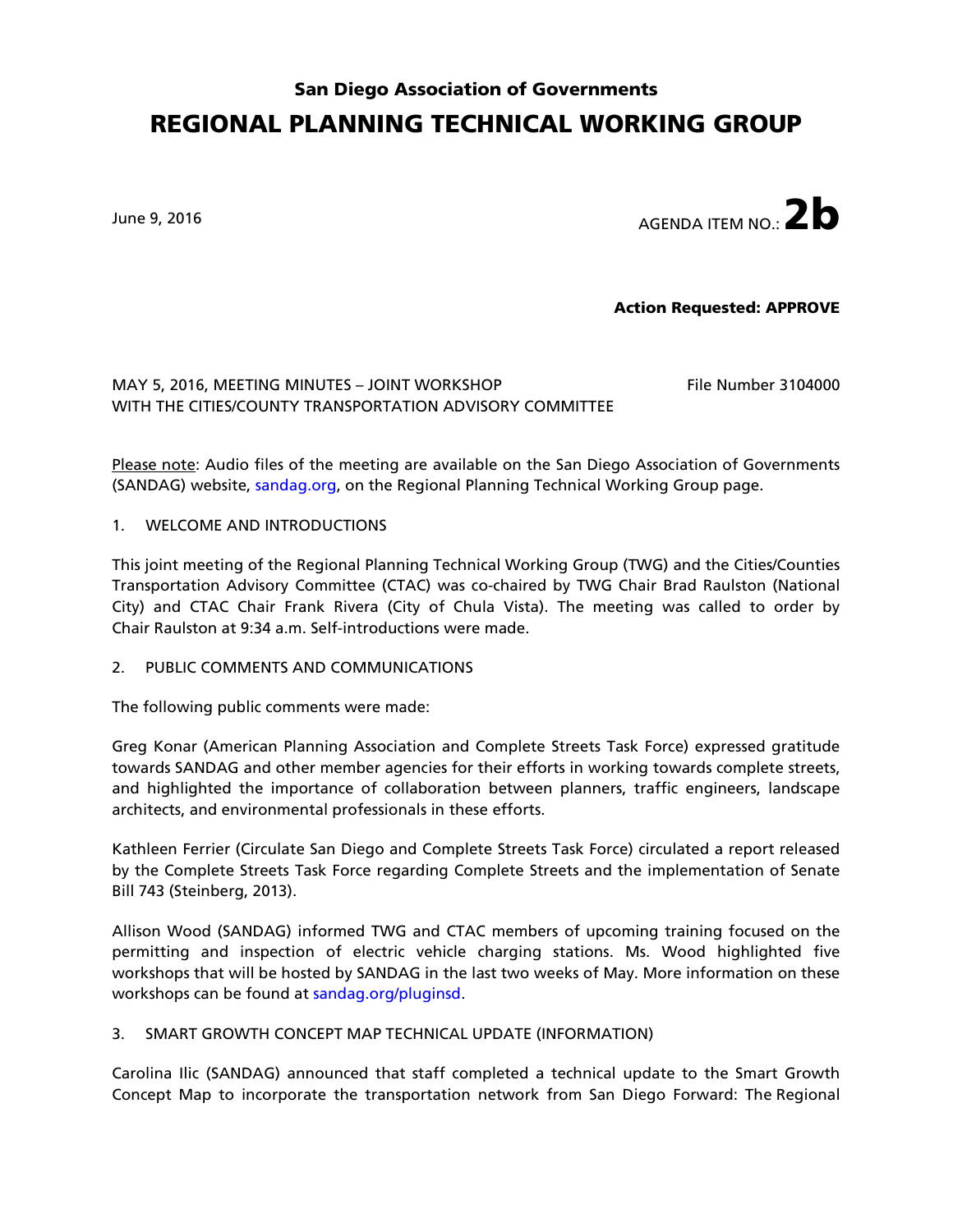Plan. A resource binder was provided to the primary TWG and CTAC member from each jurisdiction. Contents of the resource binder can be found at [sandag.org/SmartGrowth.](http://www.sandag.org/SmartGrowth)

#### **WORKSHOP**

#### 4. SPECIAL FOCUS ON COMPLETE STREETS (INFORMATION/DISCUSSION)

A. Regional Context

Charles "Muggs" Stoll (SANDAG) provided TWG and CTAC members with an overview of SANDAG's Regional Complete Streets Policy and highlighted the importance that these concepts will play in the future of the San Diego region. Mr. Stoll acknowledged the implementation challenges implementation and expressed appreciation for all who were able to attend the workshop.

B. State Laws, Regional Policies, and the Local Sample Checklist

Stephan Vance (SANDAG) and Ms. Ilic provided TWG and CTAC members with a brief overview of legislation adopted at the national, regional, and local levels. Staff also provided a status report on the implementation of SANDAG's Complete Streets Policy. Various resources are available at [sandag.org/CompleteStreets](http://www.sandag.org/CompleteStreets) to assist local jurisdictions and interested stakeholders. Staff also provided visual simulations to highlight examples in the San Diego region.

C. Best Practices: Featuring Local Jurisdiction Efforts to Implement Complete Streets in the San Diego Region

Staff members from local jurisdictions highlighted local projects and best practices happening in their localities. David DiPierro (City of Oceanside) shared techniques during the implementation of the Coast Highway Road Diet in Oceanside. Nancy Graham (City of San Diego) and Tanner French (City of San Diego) highlighted the City's experiences during the adoption of the Palm Avenue Revitalization Plan. Ed Batchelder (City of Chula Vista) and Chair Rivera shared various examples in Chula Vista, including Third Avenue and Broadway.

D. Break-Out Discussions and Reporting Back

Due to time constraints, rather than breaking out into separate discussions, Coleen Clementson (SANDAG) facilitated a group discussion between TWG and CTAC members focused on key barriers and potential solutions to implementing complete streets. Major themes included transit operations, funding, maintenance, barriers to implementation, and potential solutions.

E. Next Steps

Staff provided a summary of anticipated next steps, including additional training opportunities, and informed TWG and CTAC members of upcoming workshops.

## 5. ADJOURNMENT AND NEXT MEETING (INFORMATION)

Chair Raulston adjourned the meeting at 11:01 a.m.

The next TWG meeting will be held on June 9, 2016, from 1:15 to 3:15 p.m.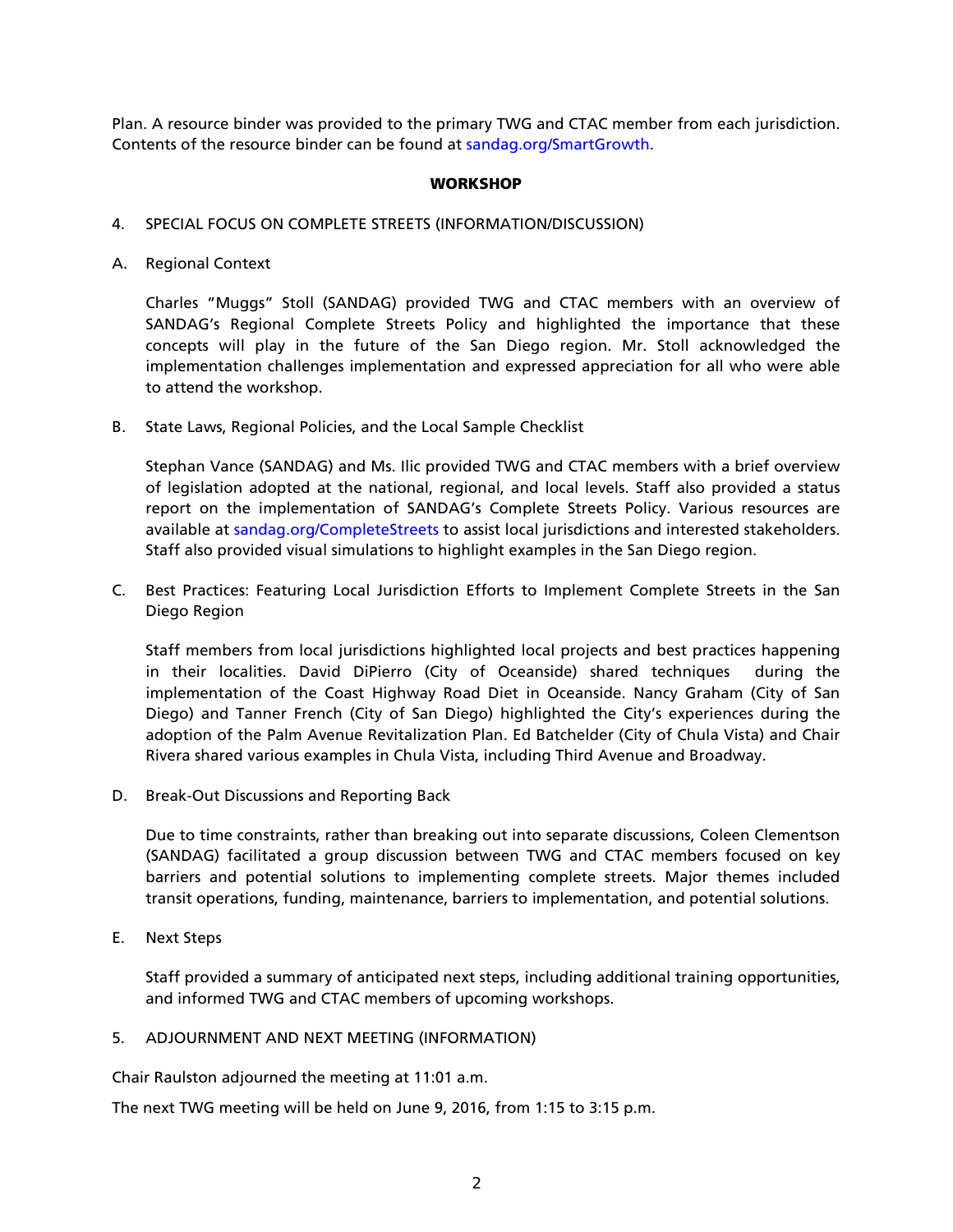# REGIONAL PLANNING TECHNICAL WORKING GROUP MEETING ATTENDANCE FOR MAY 5, 2016

| <b>JURISDICTION/ORGANIZATION</b> | <b>NAME</b>                     | <b>ATTENDING</b> |
|----------------------------------|---------------------------------|------------------|
| City of Carlsbad                 | Don Neu                         | No               |
|                                  | David De Cordova                | Yes              |
|                                  | Kelly Broughton                 | <b>No</b>        |
| City of Chula Vista              | <b>Ed Batchelder</b>            | Yes              |
|                                  | Marilyn Ponseggi                | <b>No</b>        |
|                                  | <b>Rachel Hurst</b>             | <b>No</b>        |
| City of Coronado                 | Jesse Brown                     | No.              |
| City of Del Mar                  | Kathy Garcia                    | <b>No</b>        |
| City of El Cajon                 | Tony Shute                      | Yes              |
|                                  | Majed Al-Ghafry                 | Yes              |
|                                  | Manjeet Ranu                    | <b>No</b>        |
| City of Encinitas                | Michael Strong                  | <b>Yes</b>       |
|                                  | <b>Jay Petrek</b>               | <b>No</b>        |
| City of Escondido                | <b>Bill Martin</b>              | <b>No</b>        |
|                                  | <b>Steve Dush</b>               | No               |
| City of Imperial Beach           | Jim Nakagawa                    | Yes              |
|                                  | <b>Tyler Foltz</b>              | <b>No</b>        |
|                                  | <b>Carol Dick</b>               | <b>No</b>        |
| City of La Mesa                  | Chris Jacobs                    | Yes              |
| City of Lemon Grove              | <b>David DeVries</b>            | Yes              |
| City of National City            | Brad Raulston (TWG Chair)       | Yes              |
|                                  | Ray Pe                          | <b>No</b>        |
|                                  | Jeff Hunt                       | Yes              |
| City of Oceanside                | Russ Cunningham                 | <b>No</b>        |
| City of Poway                    | Robert (Bob) Manis              | No               |
|                                  | Joseph Lim                      | Yes              |
| City of San Diego                | Nancy Bragado                   | Yes              |
|                                  | Brian Schoenfisch               | No               |
|                                  | Lara Gates                      | No               |
|                                  | Noah Alvey                      | No               |
| County of San Diego              | Joe Farace                      | No               |
|                                  | <b>Bob Citrano</b>              | No               |
|                                  | Karen Brindley (TWG Vice Chair) | No               |
| City of San Marcos               | Saima Qureshy                   | No               |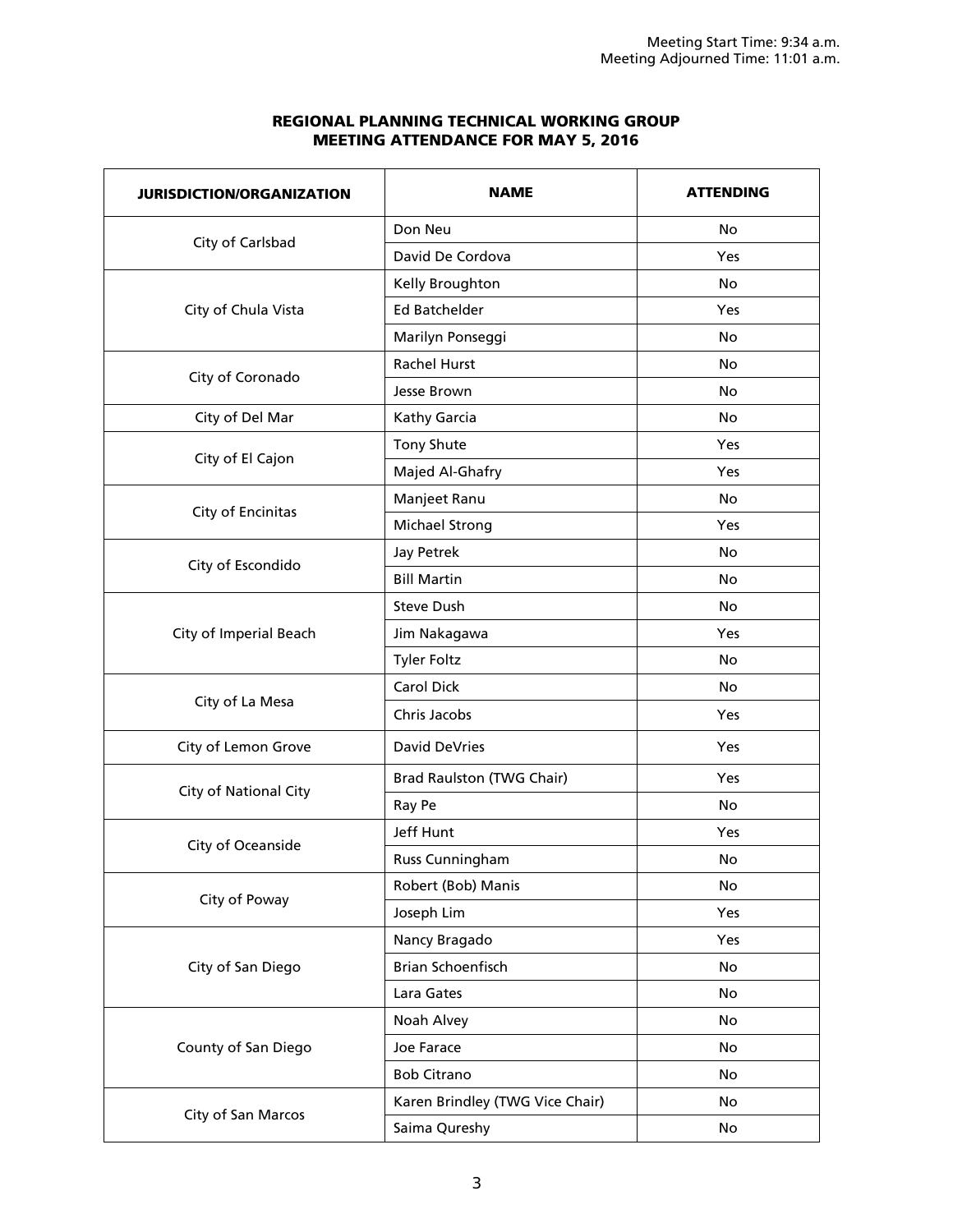| <b>JURISDICTION/ORGANIZATION</b>                                                                                                                                                                                                                                                                                                                                                                                                                    |                     | <b>NAME</b>                                                                                                                                                 | <b>ATTENDING</b>                  |  |
|-----------------------------------------------------------------------------------------------------------------------------------------------------------------------------------------------------------------------------------------------------------------------------------------------------------------------------------------------------------------------------------------------------------------------------------------------------|---------------------|-------------------------------------------------------------------------------------------------------------------------------------------------------------|-----------------------------------|--|
| City of Santee                                                                                                                                                                                                                                                                                                                                                                                                                                      | Melanie Kush        |                                                                                                                                                             | Yes                               |  |
|                                                                                                                                                                                                                                                                                                                                                                                                                                                     | John O'Donnell      |                                                                                                                                                             | No                                |  |
| City of Solana Beach                                                                                                                                                                                                                                                                                                                                                                                                                                | <b>Bill Chopyk</b>  |                                                                                                                                                             | Yes                               |  |
|                                                                                                                                                                                                                                                                                                                                                                                                                                                     | <b>Cory Andrews</b> |                                                                                                                                                             | No                                |  |
| City of Vista                                                                                                                                                                                                                                                                                                                                                                                                                                       | John Conley         |                                                                                                                                                             | No                                |  |
|                                                                                                                                                                                                                                                                                                                                                                                                                                                     | Patsy Chow          |                                                                                                                                                             | No                                |  |
| ADVISORY MEMBERS LISTED BELOW (ATTENDANCE NOT COUNTED FOR QUORUM PURPOSES)                                                                                                                                                                                                                                                                                                                                                                          |                     |                                                                                                                                                             |                                   |  |
|                                                                                                                                                                                                                                                                                                                                                                                                                                                     | Kathy Keehan        |                                                                                                                                                             | Yes                               |  |
| <b>Air Pollution Control District</b>                                                                                                                                                                                                                                                                                                                                                                                                               | Andy Hamilton       |                                                                                                                                                             | No                                |  |
|                                                                                                                                                                                                                                                                                                                                                                                                                                                     | Bill Figge, AICP    |                                                                                                                                                             | No                                |  |
| Caltrans                                                                                                                                                                                                                                                                                                                                                                                                                                            | Chris Schmidt, AICP |                                                                                                                                                             | No                                |  |
| <b>Local Agency Formation Commission</b>                                                                                                                                                                                                                                                                                                                                                                                                            | Robert Barry, AICP  |                                                                                                                                                             | No                                |  |
|                                                                                                                                                                                                                                                                                                                                                                                                                                                     | Joe Serrano         |                                                                                                                                                             | No                                |  |
| Metropolitan Transit System                                                                                                                                                                                                                                                                                                                                                                                                                         | Denis Desmond       |                                                                                                                                                             | Yes                               |  |
|                                                                                                                                                                                                                                                                                                                                                                                                                                                     | Dahvia Lynch        |                                                                                                                                                             | No                                |  |
| North County Transit District                                                                                                                                                                                                                                                                                                                                                                                                                       | Johnny Dunning      |                                                                                                                                                             | No                                |  |
| San Diego County Regional Airport<br>Authority                                                                                                                                                                                                                                                                                                                                                                                                      | Keith Wilschetz     |                                                                                                                                                             | No                                |  |
| San Diego County Regional Water<br>Authority                                                                                                                                                                                                                                                                                                                                                                                                        | Dana Friehauf       |                                                                                                                                                             | No                                |  |
| San Diego Unified Port District                                                                                                                                                                                                                                                                                                                                                                                                                     | Lesley Nishihira    |                                                                                                                                                             | <b>Yes</b>                        |  |
|                                                                                                                                                                                                                                                                                                                                                                                                                                                     | Lucy Contreras      |                                                                                                                                                             | No                                |  |
| U.S. Dept. of Defense                                                                                                                                                                                                                                                                                                                                                                                                                               | Anna Shepherd       |                                                                                                                                                             | Yes                               |  |
| <b>OTHER ATTENDEES</b>                                                                                                                                                                                                                                                                                                                                                                                                                              |                     |                                                                                                                                                             | SANDAG STAFF MEMBERS LISTED BELOW |  |
| Yazmin Arellano, City of El Cajon<br>Cameron Celeste, City of Chula Vista<br>Sharon Cooney, MTS<br>Miranda Evans, City of Lemon Grove<br>Kathleen Ferrier, Circulate San Diego, Complete<br><b>Streets Task Force</b><br>Tanner French, City of San Diego<br>Nancy Graham, City of San Diego<br>Everett Houser, County of San Diego<br>John Keating, LLG Engineers<br>Greg Konar, APA, Complete Streets Task Force<br>Erik Ruehr, VRPA Technologies |                     | Charles "Muggs" Stoll<br><b>Coleen Clementson</b><br>Carolina Ilic<br>Susan Baldwin<br>Kiran Kaur<br>Alex Estrella<br>Stephan Vance<br><b>Tracy Ferchaw</b> |                                   |  |
| Tim Thiele, City of Del Mar                                                                                                                                                                                                                                                                                                                                                                                                                         |                     |                                                                                                                                                             |                                   |  |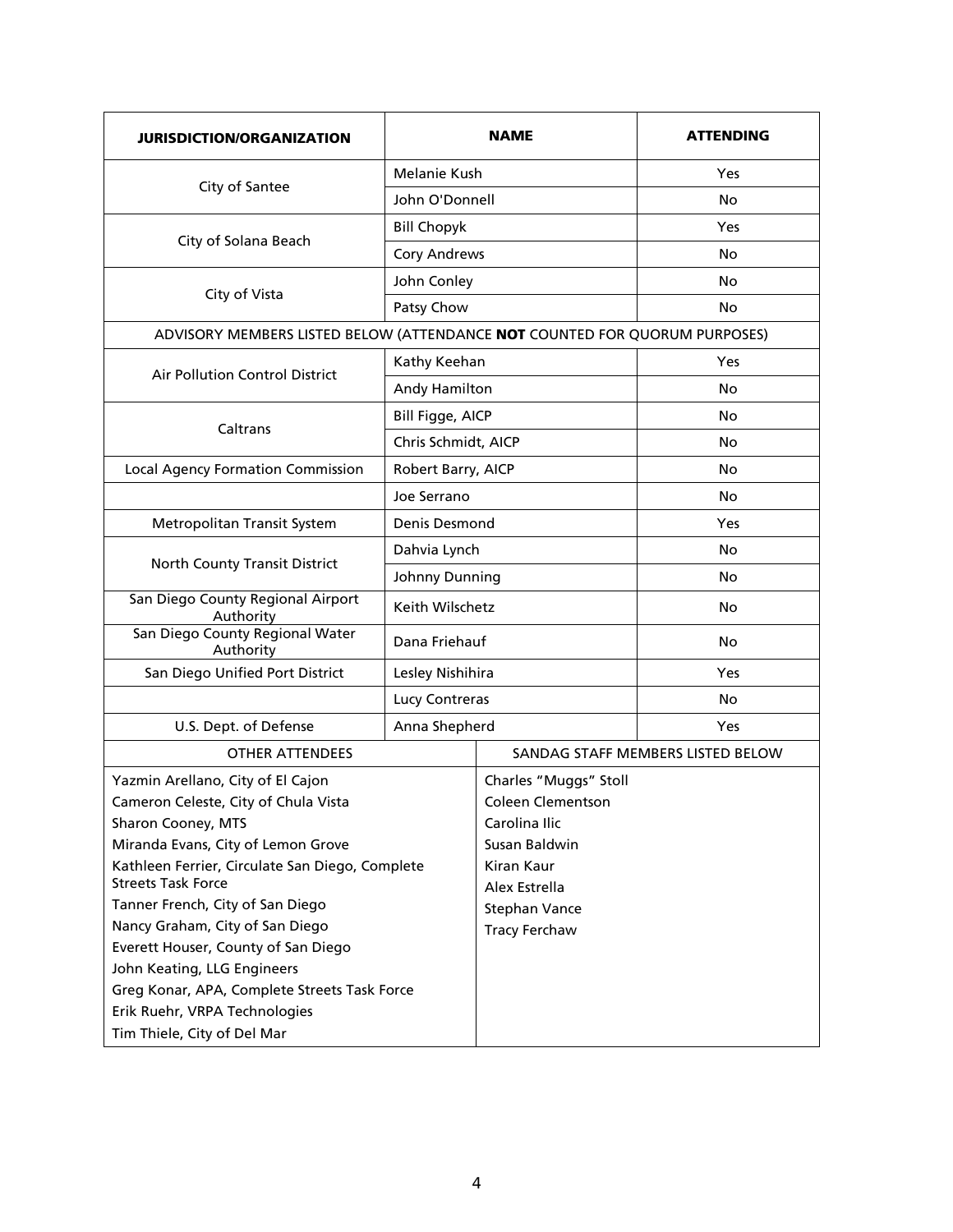# CITIES/COUNTY TRANSPORTATION ADVISORY COMMITTEE MEETING ATTENDANCE FOR MAY 5, 2016

| <b>JURISDICTION/ORGANIZATION</b> | <b>NAME</b>                    | <b>ATTENDING</b> | <b>COMMENTS</b> |
|----------------------------------|--------------------------------|------------------|-----------------|
| City of Carlsbad (Primary)       | TBD                            |                  |                 |
| (First Alternate)                | <b>Marshall Plantz</b>         | Yes              |                 |
| (Second Alternate)               | Doug Bilse                     |                  |                 |
| City of Chula Vista (Primary)    | <b>Frank Rivera</b>            | Yes              |                 |
| (First Alternate)                | Dave Kaplan                    |                  |                 |
| (Second Alternate)               | <b>Bill Valle/Rick Hopkins</b> |                  |                 |
| City of Coronado (Primary)       | <b>Ed Walton</b>               | Yes              |                 |
| (First Alternate)                | Jim Newton                     |                  |                 |
| City of Del Mar (Primary)        | <b>Tim Thiele</b>              | Yes              |                 |
| (First Alternate)                | Eric Minicilli                 |                  |                 |
| City of El Cajon (Primary)       | Mario Sanchez                  | Yes              |                 |
| (First Alternate)                | Majed Al-Ghafry                | Yes              |                 |
| City of Encinitas (Primary)      | <b>Ed Deane</b>                | Yes              |                 |
| (First Alternate)                | Kipp Hefner                    |                  |                 |
| City of Escondido (Primary)      | Julie Procopio                 | Yes              |                 |
| (First Alternate)                | <b>Ed Domingue</b>             |                  |                 |
| City of Imperial Beach (Primary) | Hank Levien                    |                  |                 |
| (First Alternate)                | Carmen Kasner                  |                  |                 |
| City of La Mesa (Primary)        | Greg Humora                    |                  |                 |
| (First Alternate)                | Kathy Feilen                   |                  |                 |
| (Second Alternate)               | Dann Marquardt/Leon Firsht     |                  |                 |
| City of Lemon Grove (Primary)    | <b>TBD</b>                     |                  |                 |
| (First Alternate)                | Mike James                     |                  |                 |
| City of National City (Primary)  | Stephen Manganiello            |                  |                 |
| (First Alternate)                | Kuna Muthusamy                 | Yes              |                 |
| (Second Alternate)               | Kenneth Fernandez              |                  |                 |
| City of Oceanside (Primary)      | <b>Gary Kellison</b>           |                  |                 |
| (First Alternate)                | David DiPierro                 | Yes              |                 |
| City of Poway (Primary)          | Jon Collins                    |                  |                 |
| (First Alternate)                |                                |                  |                 |
| (Second Alternate)               |                                |                  |                 |
| City of San Diego (Primary)      | Linda Marabian                 |                  |                 |
| (First Alternate)                | <b>Brian Genovese</b>          | Yes              |                 |
| (Second Alternate)               | Abi Palaseyed                  |                  |                 |